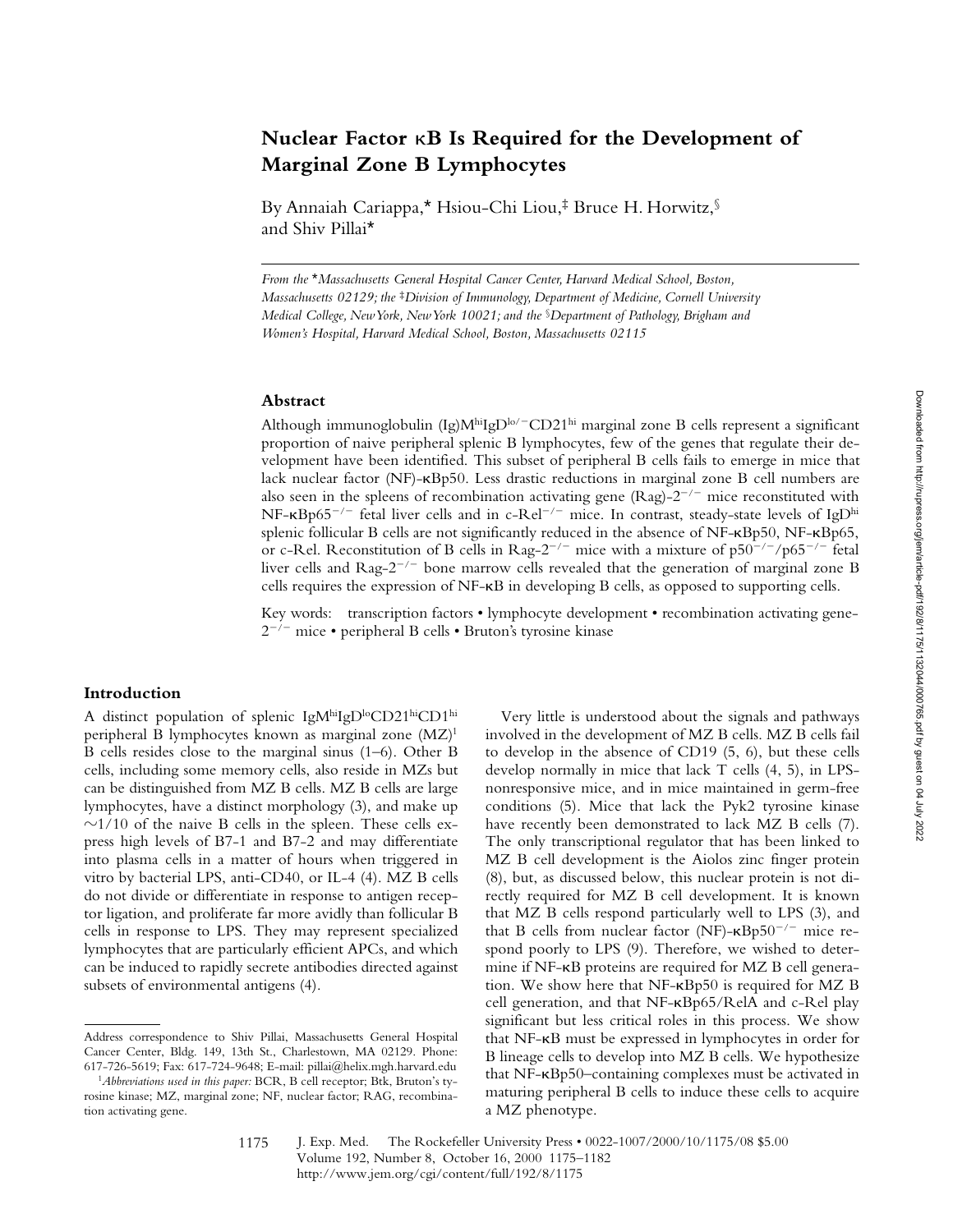### **Materials and Methods**

*Mice.*  $p50^{-/-}$  (9),  $p65^{+/-}$  (10), and c-Rel<sup>-/-</sup> mice (11, 12) were used in these studies. Mice were analyzed between 8 and 12 wk after birth. All animal studies were approved by institutional review boards.

*Reconstitution of the Lymphoid Compartment in Rag-2<sup>-/-</sup> Mice.* Reconstitutions of NF- $\kappa$ B<sup>-/-</sup> fetal liver cells into recombination activating gene (Rag)- $2^{-/-}$  mice were performed as described in Horwitz et al. (13).  $\text{Rag-2}^{-/-}$  mice were obtained from Taconic.

*Flow Cytometric Analysis.* Flow cytometry was performed essentially as described previously (14). Single cell suspensions were made from the spleen. 106 cells were incubated with 2.4 G2 (anti-CD16/CD32 [Fc $\gamma$  III/II receptor], rat IgG<sub>2b</sub>,  $\kappa$ , culture supernatant), before staining with the following antibodies: anti-CD21/CD35–FITC clone 7G6, anti-CD1d–FITC clone 1B1, anti-CD38–FITC clone 90, anti-TNP–biotin clone A19-3, anti-IgM–PE clone R6-60, anti-CD23–PE clone B3B4, anti-CD45R–PE/Cy7 clone RA3-6B2 (all from BD PharMingen), and anti-IgD–biotin clone 11-26 (Southern Biotechnology Associates, Inc.). Biotinylated antibodies were revealed using streptavidin-allophycocyanin.

Viable lymphoid cells were identified by forward and side scatter and 30,000 events were collected. IgM<sup>hi</sup>IgD<sup>lo</sup> cells were analyzed for the expression of CD21. Flow cytometric analysis was performed on an Epics Elite ESP flow cytometer (Coulter) equipped with an ultraviolet-enhanced argon ion blue laser and a helium/neon red laser. In general, negative controls were used to set voltage and single color positive controls were used for electronic compensation. Processed samples were analyzed using Epics Elite analysis software and FloJo v3.0.5 (Tree Star Corp).

*In Vivo Capture of TNP-Ficoll by MZ B Lymphocytes.* In addition to immunophenotyping approaches, MZ B cells were also revealed by a functional assay involving the in vivo capture of intravenously injected TNP-Ficoll (7). 100 mg of TNP-Ficoll (provided by Drs. Rodolphe Guinamard and Jeffrey Ravetch, The Rockefeller University, New York, NY) was injected. 30 min after injection, mice were killed and splenocytes were stained with antibodies against IgM, IgD, and TNP, or with antibodies against B220/CD45R, CD23, CD21, and TNP.

*Immunofluorescence Staining of Tissue Sections.* Immunofluorescence staining was performed essentially according to the method of Oliver et al. (4), with minor modifications. Spleens were harvested and immediately frozen in OCT compound (Miles). 5- $\mu$ mthick sections were cut and stored at  $-80^{\circ}$ C until use. All subsequent manipulations were done at room temperature. Sections were air dried for 15 min, fixed in ice-cold acetone for 10 min, air dried briefly, blocked with 5% normal horse serum for 20 min, and stained with MOMA-1 (rat IgG2a, tissue culture supernatant; Serotec) for 1 h. Sections were then stained with a 1:200 dilution of biotin–SP-goat anti–rat IgG  $(H+L)$  (Jackson Immunoresearch Laboratories) for 1 h and streptavidin-PE (2  $\mu$ g/ ml; BD PharMingen) for 30 min. The sections were then blocked with 5% normal rat serum for 10 min and stained with anti-IgM–FITC clone R6-60.2 (10 mg/ml; BD PharMingen). Sections were rinsed in PBS (five times, 3 min each) between stainings but not after the blocking steps. The sections were mounted in a polyvinyl alcohol–based aqueous medium containing *N*-propyl gallate (5 mg/ml) and viewed with an Axioplan 2 fluorescence microscope (ZEISS) equipped with appropriate filters. Images were acquired with a Sensys cooled CCD camera (Photometrics Ltd.) and a Power Macintosh computer, and processed using Openlab software v2.0.9 (Improvision) and Adobe Photoshop® v5.0.2.

#### **Results and Discussion**

A major defect seen in resting B cells from  $p50^{-/-}$  mice is their inability to proliferate in response to LPS (9, 15). Intriguingly, LPS induces the proliferation of MZ B cells far more readily than it does follicular B cells (4), and this difference may be  $\sim$ 10–15-fold at some doses. To determine whether NF-kBp50 was required for MZ B cell development, we analyzed splenic B lymphoid cells in NF- $\kappa$ Bp50<sup>-/-</sup> mice. Upon examination of frozen sections of splenic tissue stained with anti-IgM and MOMA-1 (which stains MZ metallophilic macrophages) we were unable to detect B cells beyond the follicular rim defined by MOMA-1, indicating that the MZ B cell population was markedly reduced (Fig. 1 a). More quantitative estimates of MZ B cell and follicular B cell numbers can be made by flow cytometry. As shown in Fig. 1 b, the proportions of B cells in the IgDhiIgM<sup>lo</sup> and IgMhiIgDhi follicular B cell populations were similar in mutant and wild-type mice. The IgM<sup>hi</sup>IgD<sup>lo</sup> population (which is largely made up of newly formed B cells and MZ B cells) in  $p50^{-/-}$  mice was analyzed in terms of CD21 expression, and a marked reduction was noted in CD21<sup>hi</sup> MZ B cells (Fig. 1 c). Similar marked reductions in MZ B cell numbers in  $p50^{-/-}$  mice were noted using two other markers for this population, CD1d and CD38 (Fig. 1 d).

We used a functional assay for the detection of MZ B cells based on the ability of these cells to capture T cell– independent type II antigens. It has been shown that TNP-Ficoll injected intravenously decorates MZ B lymphocytes but not follicular B cells (7). The in vivo capture of a T cell–independent type II antigen by MZ B cells does not occur efficiently in mice that lack CD21 or C3 (7), suggesting that complement-coated T cell–independent type II antigens bind to MZ B cells in vivo. As seen in Fig. 2, TNP-Ficoll can be seen in association with B220<sup>+</sup>CD21hiCD23<sup>lo</sup> MZ B cells isolated from wild-type spleens. Very few cells that capture TNP-Ficoll were seen in the B220<sup>+</sup>CD21<sup>hi</sup>CD23<sup>lo</sup> population from  $p50^{-/-}$ spleens. Newly formed B cells  $(B220<sup>+</sup>CD23<sup>lo</sup>CD21<sup>lo</sup>)$  and follicular B cells  $(B220^+CD23^{\text{hi}}CD21^{\text{int}})$  from  $p50^{-/-}$ spleens also failed to capture TNP-Ficoll, confirming that the development of MZ B cells is significantly impaired in the absence of p50. Experiments performed in parallel with antibodies to IgM, IgD, and TNP confirmed that  $p50^{-/-}$ spleens lack detectable numbers of B cells that associate with intravenously injected TNP-Ficoll (data not shown).

Because p50 forms complexes in B cells with both p65/ RelA and c-Rel, we examined MZ B cells in Rag- $2^{-/-}$ mice reconstituted with fetal liver cells lacking p65, and in  $c-Rel^{-/-}$  mice. In the absence of p65, mice die during embryogenesis. To examine the role of this NF-kB protein in lymphocyte development,  $\text{Rag-}2^{-/-}$  mice were irradiated and reconstituted with mixtures of  $p65^{-/-}$  fetal liver cells and Rag- $2^{-/-}$  bone marrow cells. As seen in Fig. 3 a, although splenic follicular B cells are well reconstituted in the absence of p65, MZ B cells are nevertheless reduced to  $\sim$ 1/3 their normal numbers. A similar observation can be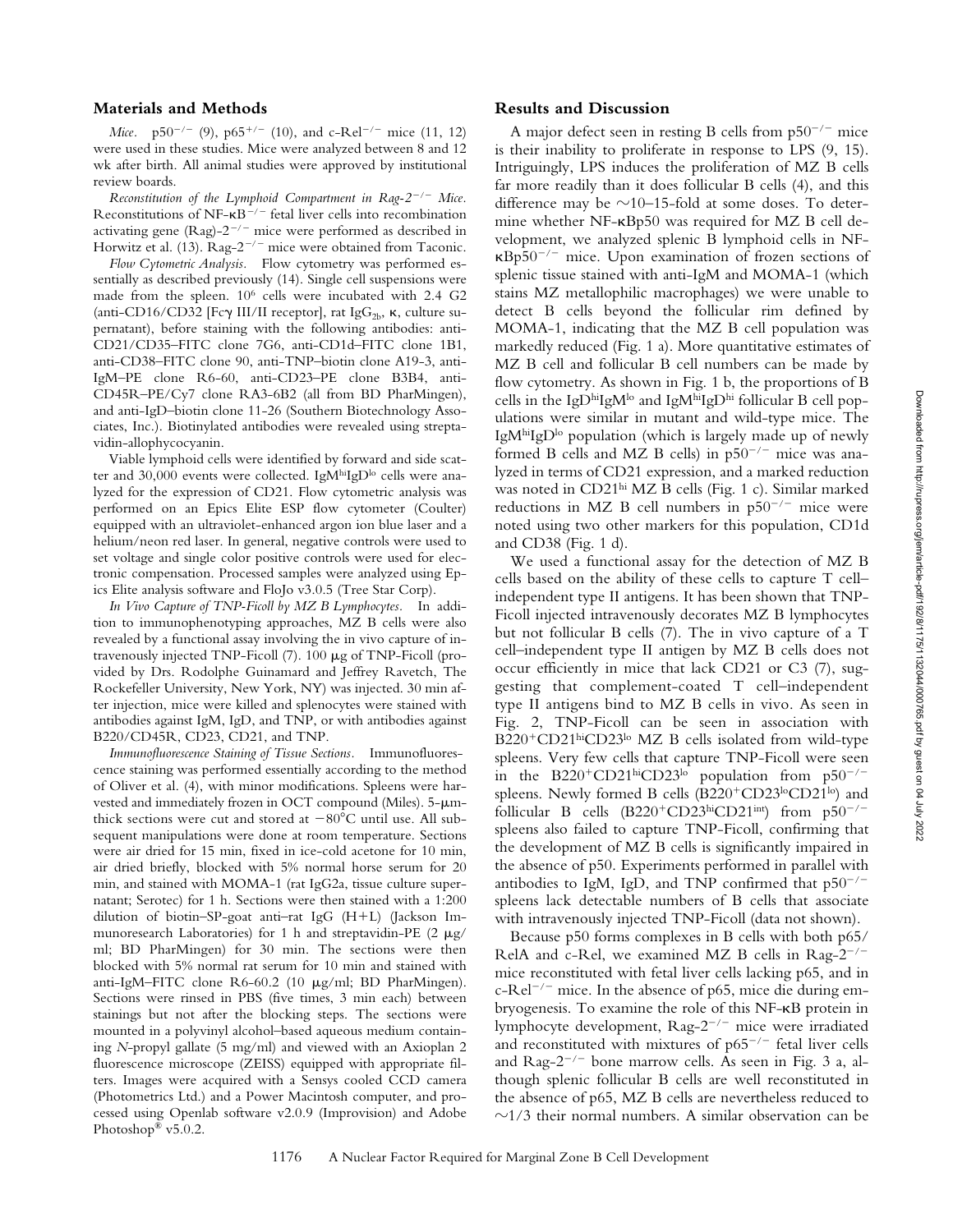

**Figure 1.** NF-kBp50 is required for MZ B cell generation. (a) Immunofluorescence performed on splenic cryosections with anti-IgM–FITC and MOMA-1–PE revealed a marked reduction in MZ B cells in the p50<sup>-/-</sup> mouse (right). Multiple sections revealed similar results. WT, wild-type. (b) Splenic IgMʰIgDʰi and IgDʰIgMʰ follicular B cell populations appear grossly normal in the p50<sup>-/-</sup> mouse. (c) IgMʰIgDʰCD21ʰi MZ B cells are markedly reduced in p50<sup>-/-</sup> mice. Three wild-type and three p50<sup>-/-</sup> mice were analyzed in the above studies. The results shown are representative. (d) IgM $^{\rm hi}$ IgD $^{\rm lo}$ CD1d $^{\rm hi}$  and IgM $^{\rm bi}$ IgD $^{\rm lo}$ CD38 $^{\rm hi}$  MZ B cells are markedly reduced in p50 $^{-/-}$  mice. Three wild-type and three p50 $^{-/-}$  mice were analyzed in the above studies. The results shown are representative.

made in the absence of c-Rel (Fig. 3 b). We conclude that although the requirement for p65 or for c-Rel is not as stringent as the requirement for p50, complexes containing p65 or c-Rel contribute to MZ B cell development.

Given that signals from neighboring cells may induce the differentiation of precursor B cells into MZ-type cells, we wished to establish whether NF-kBp50 is required in lymphocytes themselves, as opposed to being required in sup-

1177 Cariappa et al.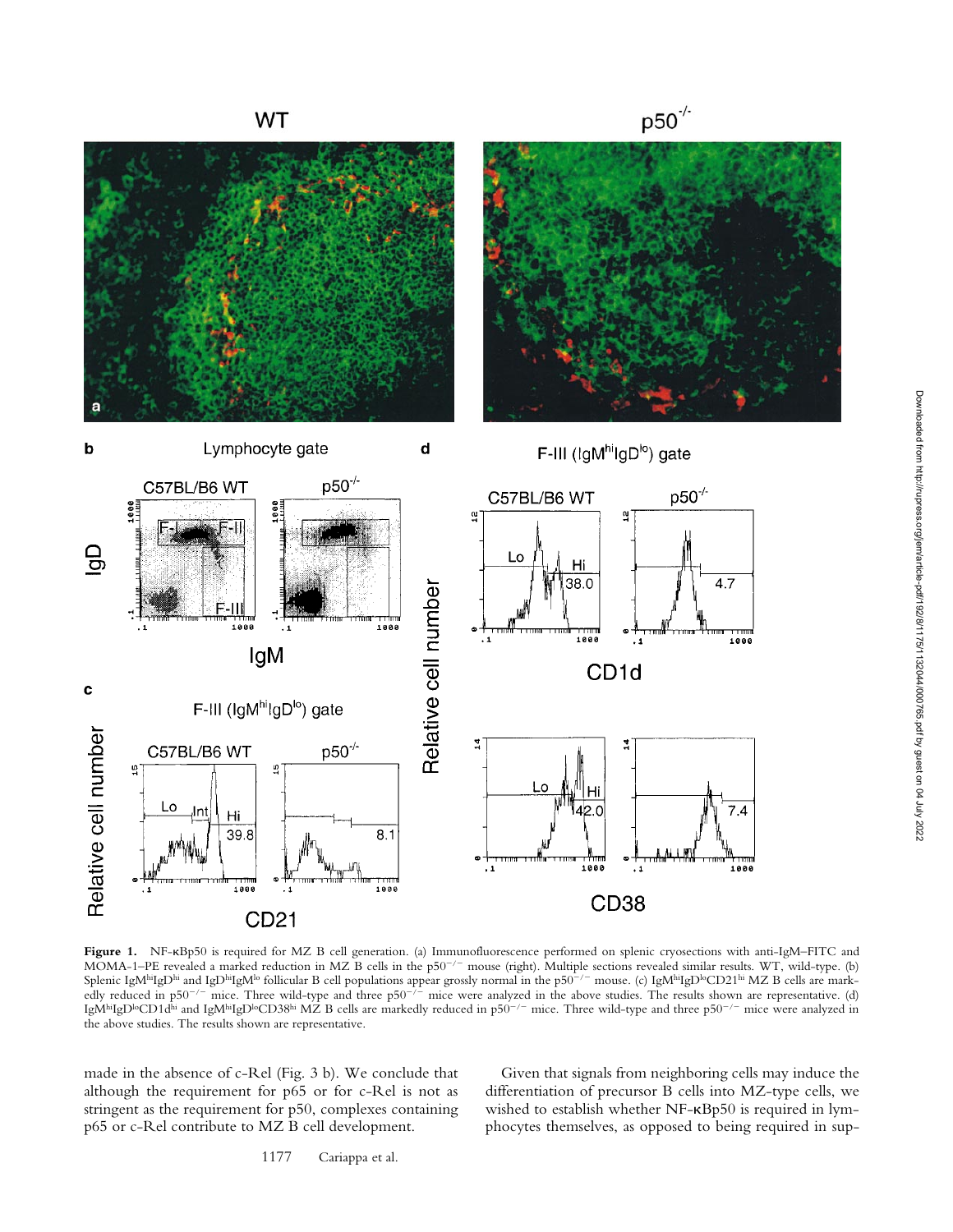

**Figure 2.** A T cell–independent type II antigen is captured in vivo by wild-type (WT) MZ B cells but not by any of the B cell populations in  $p50^{-2}$ spleens. Splenocytes were isolated from wildtype and  $p50^{-/-}$  mice that were or were not immunized with TNP-Ficoll. In immunized mice, cells that could be stained with anti-TNP antibodies were readily visualized within the CD45R<sup>+</sup>CD21hiCD23lo MZ B cell gate. Significant numbers of TNP-staining cells were not seen in any of the splenic B cell pools in  $p50^{-/-}$  mice.

porting cells such as macrophages or other nonlymphoid cells. For instance, defects in MZ formation and the reduced numbers of peripheral B cells seen in the absence of NF-kBp52 are believed to reflect a requirement for this protein in accessory cells (16). In the combined absence of both p50 and p65, lymphopoiesis is blocked but can be rescued by wild-type hematopoietic cells, which suggests that this defect is not cell autonomous (13). To address whether NF-kB is required in lymphocytes or in supporting cells for MZ B cell generation,  $\text{Rag-2}^{-/-}$  mice were lethally irradiated and reconstituted with mixtures containing equal

numbers of NF-kB–deficient fetal liver cells and Rag-2– deficient bone marrow cells as described (13, 17). As seen in the top panel of Fig. 4, splenic B cells were reconstituted in Rag- $2^{-/-}$  recipients that received fetal liver cells from mice lacking both p50 and p65 in conjunction with Rag- $2^{-/-}$  bone marrow. Similar reconstitution experiments were performed using  $p50^{-/-}$  fetal liver cells (data not shown). Mature follicular IgMhiIgDhi and IgDhiIgMlo fractions were well reconstituted in the absence of both p50 and p65. Examination of the IgM $h$ iIgD $h$ o/- fraction revealed the near total lack of CD21hi MZ B cells in the absence of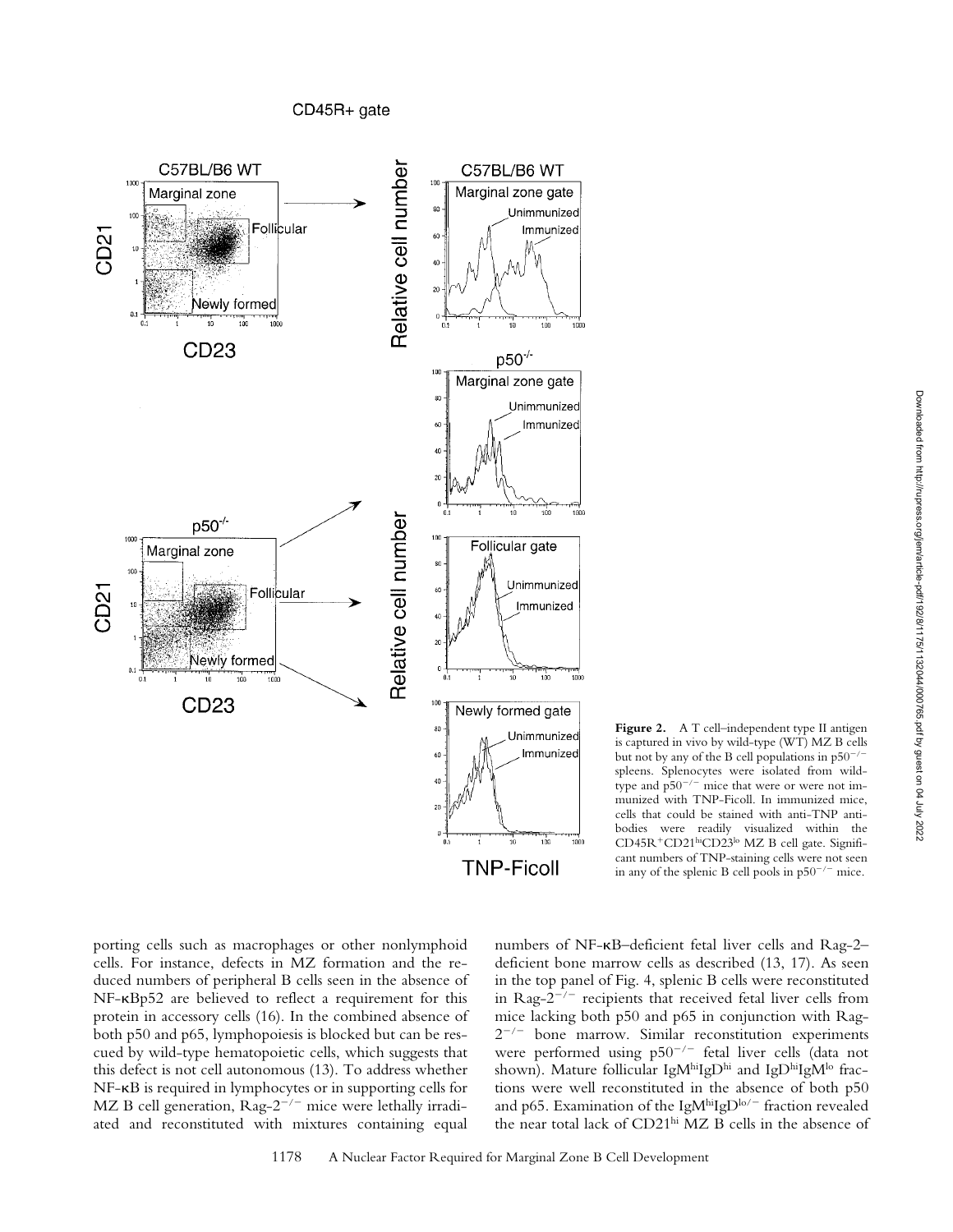

Figure 3. NF-KBp65 and c-Rel contribute to MZ B cell development. (a) IgM<sup>hi</sup>IgD<sup>I</sup>°CD21<sup>hi</sup> MZ B cells are markedly reduced in Rag-2<sup>-/-</sup> mice reconstituted with p65<sup>-/-</sup> fetal liver and Rag-2<sup>-/-</sup> bone marrow cells (bottom panels). Splenic IgD<sup>hi</sup>IgM<sup>lo</sup> follicular B cell numbers appear grossly normal (top panels). Two p65<sup>-/-</sup> chimeras were analyzed in these studies. The results shown are representative. WT, wild-type. (b) IgM<sup>hi</sup>IgD<sup>lo</sup>CD21<sup>hi</sup> MZ B cells are markedly reduced in c-Rel<sup>-/-</sup> mice (bottom panels), but splenic IgD<sup>hi</sup>IgM<sup>lo</sup> follicular B cell numbers appear grossly normal (top panels). Two control and two  $c$ -Rel<sup> $-/-$ </sup> mice were analyzed. The results shown are representative.

p50 and p65 (Fig. 4, bottom panel). These results clearly established that NF-kB is required within lymphoid cells for MZ B cells to be generated.

NF-kB and IkB proteins are critical for several events during B cell development, although it is clear that in this context NF-kB has both cell-autonomous and non–cellautonomous functions (for a review, see reference 18). NFkBp50 and c-Rel are required for lymphocyte survival and proliferation, and p50, p65, and c-Rel also participate in isotype switching in activated B lymphocytes (10–13, 15, 17–21). The proliferative responses of B lymphocytes are significantly impaired in mice that lack c-Rel (11, 12), and these B cells fail to induce the Bcl-2 family member A1 after antigen receptor ligation (21).

In Xid mice, Bruton's tyrosine kinase (Btk)<sup>-/-</sup> mice, and  $CD45^{-/-}$  mice (see reference 22 for further references on these mutants), absolute numbers of IgDhiIgM<sup>lo</sup> B cells are markedly diminished, and this is apparent in flow cytometric profiles. These cells represent the most mature subpopulation of naive follicular B cells, and their loss in the absence of Btk reflects ongoing apoptosis (14). In addition to the apoptotic loss of IgDhiIgM $\rm{^{lo/-}}$  follicular B cells, Xid and Btk<sup>-/-</sup> mice also have defects in antigen receptor–mediated proliferation, but MZ B cells are readily identified in these mice (5, 23). The defect in antigen receptor–induced proliferation in the absence of Btk has been tied to the failure to activate NF-kB (24, 25). This defect may be distinct from the apoptotic loss of IgDhiIgM $\text{lo}$ /- B cells noted in the absence of Btk, as steady-state levels of these follicular B cells are not significantly diminished in the absence of p50  $(9, 11, 12)$ ; Figs. 1–3, and Fig. 5 a). Although p50 may contribute to the maintenance of follicular B cells (20), this contribution cannot account for the far more obvious steady-state loss of follicular B cells seen in the absence of Btk. Although the absolute numbers of follicular B cells are not reduced in the absence of p50 or c-Rel (follicular B cell numbers are actually enhanced in the absence of c-Rel; Fig. 5 a), these proteins as well as p65 are required for MZ B cell generation. p50 appears to be stringently required for the generation of MZ B cells, whereas p65 and c-Rel appear to make impor-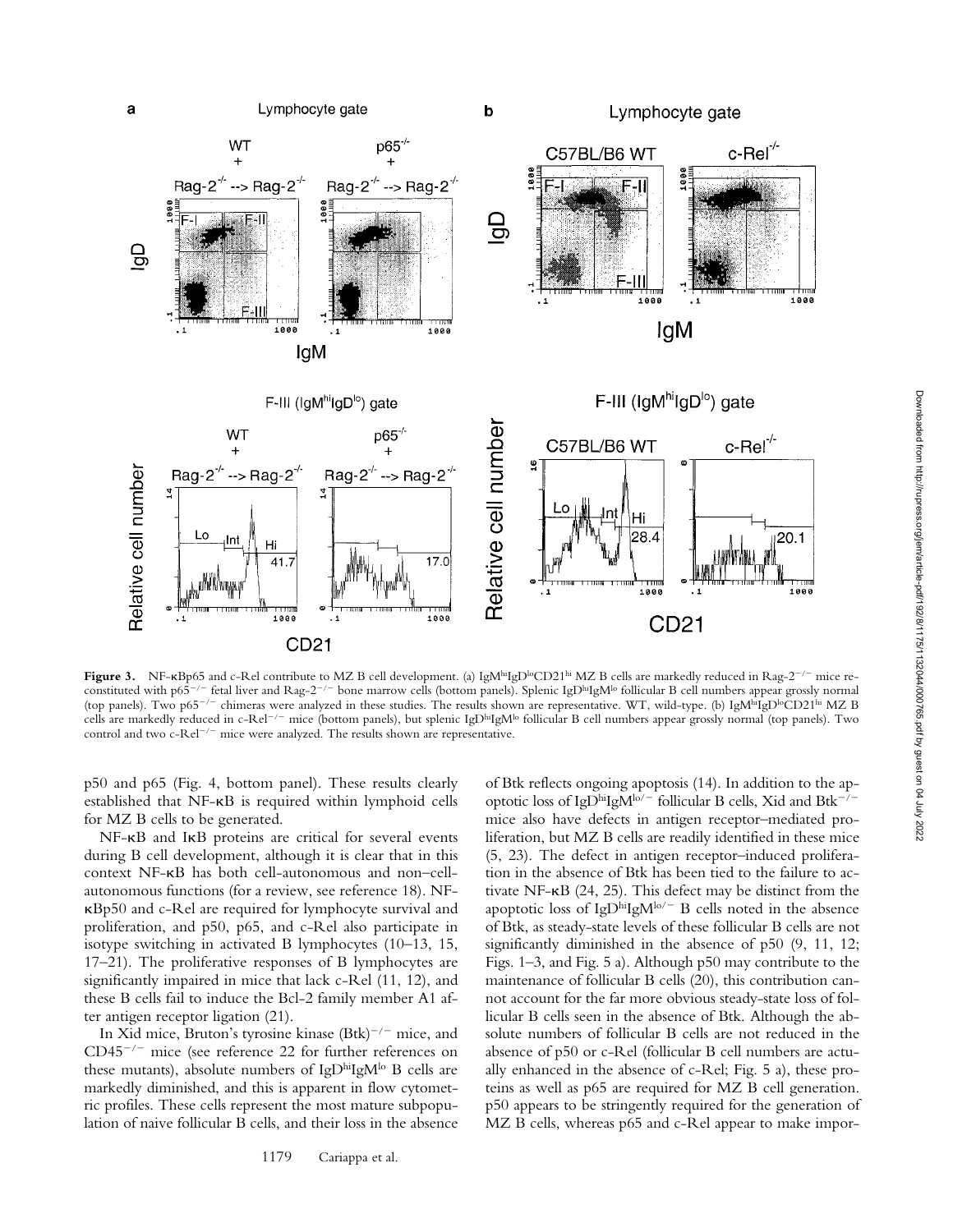

**Figure 4.** NF-kBp50 must be expressed in developing lymphocytes for MZ B cell generation.  $\text{Rag-2}^{-/-}$  mice were reconstituted with fetal liver from  $p50^{-/-}$ / $p65^{-/-}$  mice, and bone marrow from Rag-2<sup>-/-</sup> mice. Reconstitution results in clearly identifiable IgMhiIgD<sup>lo</sup>, IgMhiIgDhi, and IgDhi IgM<sup>lo</sup> subpopulations (top panels). In the IgM<sup>hi</sup>IgD<sup>lo</sup> fraction, CD21<sup>hi</sup> cells were markedly reduced in the  $p50^{-/-}/p65^{-/-}$  chimeras (bottom panels). Six separate  $p50^{-/-}/p65^{-/-}$  chimeric mice were analyzed in these studies. The results shown are representative. WT, wild-type.

tant but lesser contributions to the development of this B cell subpopulation. Quantitative comparisons of the absolute numbers of newly formed, follicular and MZ B cells in wild-type and mutant mice are depicted in Fig. 5, a and b. It is possible that p50/p65 and p50/c-Rel complexes contribute in roughly equal measure to the transcriptional events required for the acquisition of the MZ B cell phenotype.

We have demonstrated that NF-KB is required in lymphocytes during the development of MZ B cells. It is likely that a cell surface receptor on B lymphocytes must signal to activate NF-kBp50–containing complexes in order for mature B cells to acquire the MZ phenotype. NF-kBp50 is essential for the survival/differentiation of MZ B cells but is apparently not critical for the development of naive follicular B cells. Whether NF- $\kappa$ B is involved in the differentiation of MZ B cell precursors or is required for the survival of MZ B cells is unclear.



Figure 5. Absolute numbers of splenic B cells in wild-type (WT) and mutant mice. (a) Absolute numbers of newly formed, follicular, and MZ B cells in wild-type,  $p50^{-/-}$ , c-Rel<sup>-/-</sup>, and Rag-2<sup>-/-</sup> mice reconstituted with mixtures including wild-type,  $p65^{-/-}$ , and  $p50^{-/-}/p65^{-/-}$  fetal liver cells, respectively, in combination with  $\text{Rag-}2^{-/-}$  bone marrow cells. (b) Absolute numbers of MZ B cells in the above mice depicted using an expanded scale.

MZ B cells fail to develop in the absence of CD19 (5, 6), suggesting that the B cell receptor (BCR) may be required for MZ B cell generation. However, although BCR signaling is enhanced in the absence of Aiolos, Aiolos<sup> $-/-$ </sup> mice lack MZ B cells (8), suggesting that a direct relationship might not exist between the strength of BCR signaling and MZ B cell generation. We have recently shown that Aiolos<sup> $-/-$ </sup>/Xid double mutants have normal numbers of MZ B cells (Cariappa, A., K. Georgopoulos, and S. Pillai, unpublished results), indicating that Aiolos is not directly required for MZ B cell development. Although NFkBp50–containing complexes are known to be induced when splenic B cells are triggered to proliferate with anti-IgM (26), MZ B cells do not proliferate in response to antigen receptor ligation (4), and it is unclear whether the BCR is required to induce NF- $\kappa$ B during MZ B cell generation. Candidate signaling molecules on B cells that may be involved in MZ B cell development are the TNF receptor family members, transmembrane activator and calcium modulator and cyclophilin ligand interactor (TACI) and B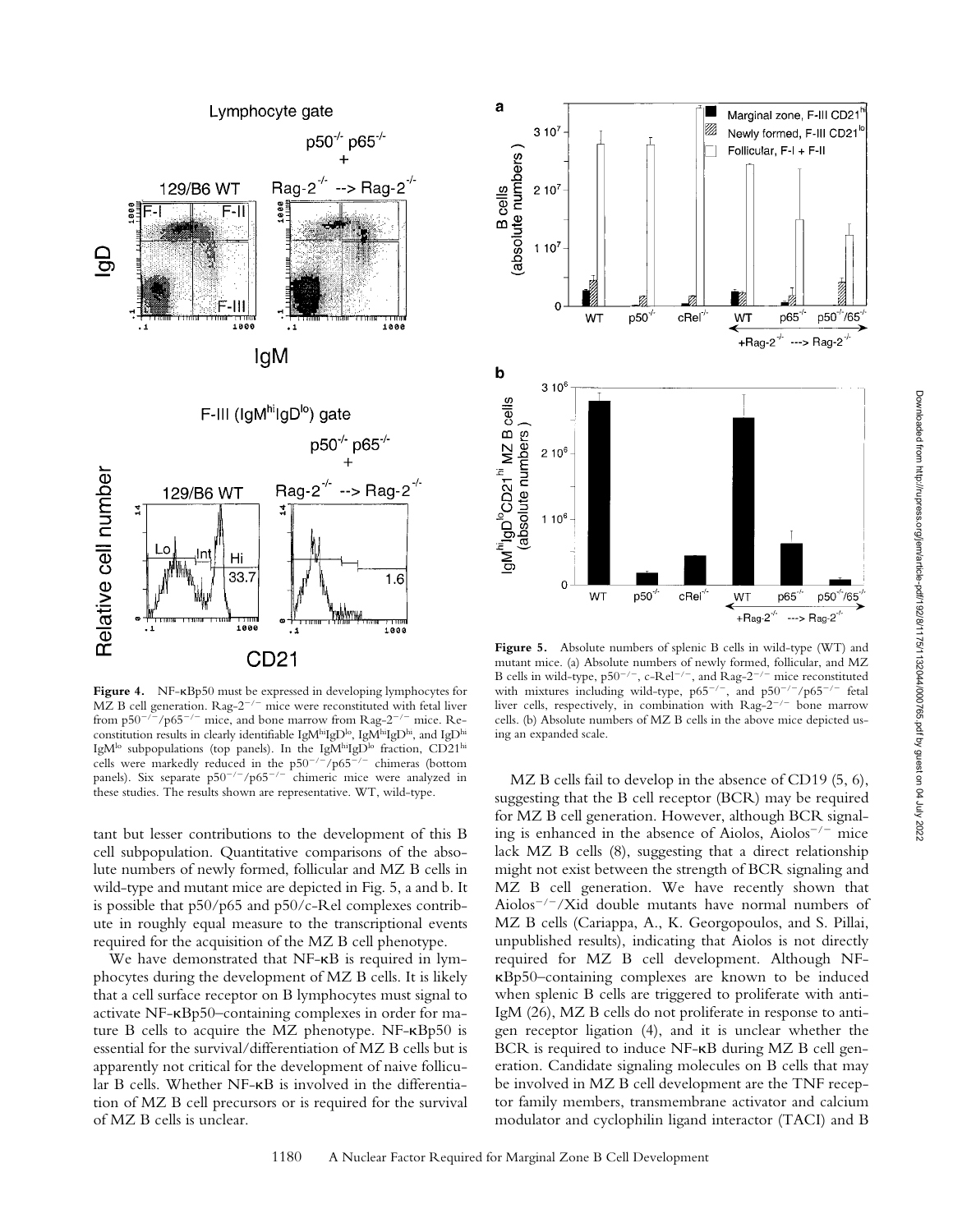cell maturation antigen (BCMA) (27), which are triggered by B lymphocyte stimulator (BlyS)/B cell activator belonging to the TNF family (BAFF) (28, 29). BlyS/BAFF is made in membrane-bound and cleaved/secreted forms by macrophages, dendritic cells, and T cells. Transgenic overexpression of BAFF led to an increase in MZ B cell generation (30). It is conceivable that NF-kBp50 may be induced downstream of TACI and BCMA during the generation of MZ B cells.

We thank Ranjan Sen for comments on the manuscript; John Daley, Suzan Kallanian, Yong-Guang Yang, Dennis Sgroi, Rebbecca Levangie, Steve Matheson, Mike Boxem, and Chuenlei Parng for help and advice; and Rodolphe Guinamard for the kind gift of TNP-Ficoll.

This work was supported by grants from the National Institutes of Health (AI33507 and CA69618).

*Submitted: 9 May 2000 Revised: 7 September 2000 Accepted: 5 September 2000*

### **References**

- 1. MacLennan, I.C.M., and D. Gray. 1986. Antigen driven selection of virgin and memory B cells. *Immunol. Rev.* 91:61– 85.
- 2. Kraal, G. 1992. Cells in the marginal zone of the spleen. *Int. Rev. Cytol*. 132:31–74.
- 3. Oliver, A.M., F. Martin, G.L. Gartland, R.H. Carter, and J.F. Kearney. 1997. Marginal zone B cells exhibit unique activation, proliferative and immunoglobulin secretory responses. *Eur. J. Immunol.* 27:2366–2374.
- 4. Oliver, A.M., F. Martin, and J.F. Kearney. 1999. IgMhighCD21high lymphocytes enriched in the splenic marginal zone generate effector cells more rapidly than the bulk of follicular B cells. *J. Immunol.* 162:7198–7207.
- 5. Makowska, A., N.N. Faizunnessa, P. Anderson, T. Midtvedt, and S. Cardell. 1999. CD1high B cells: a population of mixed origin. *Eur. J. Immunol.* 29:3285–3295.
- 6. Martin, F., and J.F. Kearney. 2000. Positive selection from newly formed to marginal zone B cells depends on the rate of clonal production, CD19, and *btk*. *Immunity*. 12:39–49.
- 7. Guinamard, R., M. Okigaki, J. Schlessinger, and J.V. Ravetch. 2000. Absence of marginal zone B cells in Pyk-2 deficient mice defines their role in the humoral response. *Nat. Immunol*. 1:31–36.
- 8. Wang, J.H., N. Avitahl, A. Cariappa, C. Friedrich, T. Ikeda, A. Renold, K. Andrikopoulos, L. Liang, S. Pillai, B.A. Morgan, and K. Georgopoulos. 1998. Aiolos regulates B cell activation and maturation to effector state. *Immunity*. 9:543–554.
- 9. Sha, W.C., H.C. Liou, E.I. Toumanen, and D. Baltimore. 1995. Targeted disruption of the p50 subunit of NF-kB leads to multifocal defects in immune responses. *Cell*. 80:321–330.
- 10. Beg, A.A., W.C. Sha, R.T. Bronson, S. Ghosh, and D. Baltimore. 1995. Embryonic lethality and liver degeneration in mice lacking the RelA component of NF-kB. *Nature*. 376: 167–170.
- 11. Kontgen, F., R.J. Grumont, A. Strasser, D. Metcalf, R. Li, D. Tarlinton, and S. Gerondakis. 1995. Mice lacking the c-Rel protooncogene exhibit defects in lymphocyte proliferation, humoral immunity and interleukin-2 expression. *Genes*

*Dev.* 9:1965–1977.

- 12. Tumang, J.R., A. Owyang, S. Andjelic, Z. Jin, R.R. Hardy, M.L. Liou, and H.C. Liou. 1998. c-Rel is essential for B lymphocyte survival and cell cycle progression. *Eur. J. Immunol.* 28:4299–4312.
- 13. Horwitz, B.H., M.L. Scott, S.R. Cherry, R.T. Bronson, and D. Baltimore. 1997. Failure of lymphopoiesis after adoptive transfer of NFkB deficient fetal liver cells. *Immunity*. 6:765– 772.
- 14. Cariappa, A., T.J. Kim, and S. Pillai. 1999. Accelerated emigration of B lymphocytes in the Xid mouse. *J. Immunol.* 162: 4417–4423.
- 15. Snapper, C.M., P. Zelazowski, F.R. Rosas, M.R. Kehry, M. Tian, D. Baltimore, and W.C. Sha. 1996. B cells from p50/ NF-kB knockout mice have selective defects in proliferation, differentiation, germline CH transcription, and Ig class switching. *J. Immunol.* 156:183–191.
- 16. Franzoso, G., L. Carlson, L. Poljak, E.W. Shores, S. Epstein, A. Leonardi, A. Grinberg, T. Tran, T. Scharton-Kesten, M. Anver, et al. 1998. Mice deficient in NFkB/p52 present with defects in humoral responses, germinal center reactions, and splenic microarchitecture. *J. Exp. Med.* 187:147–159.
- 17. Horwitz, B.H., P. Zelazowski, Y. Shen, K.M. Wolcott, M.L. Scott, D. Baltimore, and C.M. Snapper. 1999. The p65 subunit of NFkB is redundant with p50 during B cell proliferative responses, and is required for germline CH transcription and class switching to IgG3. *J. Immunol.* 162:1941–1946.
- 18. Sha, W.C. 1998. Regulation of immune responses by NFkB/Rel transcription factors. *J. Exp. Med.* 187:143–146.
- 19. Doi, T.S., T. Takahashi, O. Taguchi, A. Takachika, and Y. Obata. 1997. NF-kB RelA deficient lymphocytes: normal development of T cells and B cells, impaired production of IgA and IgG1 and reduced proliferative responses. *J. Exp. Med.* 185:953–961.
- 20. Grumont, R.J., I.J. Rourke, L.A. O'Reilly, A. Strasser, K. Miyake, W. Sha, and S. Gerondakis. 1998. B lymphocytes differentially use the Rel and NF-kB1 transcription factors to regulate cell cycle progression and apoptosis in quiescent and mitogen-activated cells. *J. Exp. Med.* 187:663–674.
- 21. Grumont, R.J., I.J. Rourke, and S. Gerondakis. 1999. Reldependent induction of A1 transcription is required to protect B cells from antigen receptor ligation induced apoptosis. *Genes Dev.* 13:400–411.
- 22. Pillai, S. 1999. The chosen few? Positive selection and the generation of naive B lymphocytes. *Immunity*. 10:493–502.
- 23. Loder, F., B. Mutschler, R.J. Ray, C.J. Paige, P. Sideras, R. Torres, M.C. Lamers, and R. Carsetti. 1999. B cell development in the spleen takes place in discrete steps and is determined by the quality of B cell receptor–derived signals. *J. Exp. Med.* 190:75–89.
- 24. Bajpai, U.D., K. Zhang, M. Teutsch, R. Sen, and H.J. Wortis. 2000. Bruton's tyrosine kinase links the B cell receptor to nuclear factor kB activation. *J. Exp. Med.* 191:1735–1744.
- 25. Petro, J.B., S.M. Rahman, D.W. Ballard, and W.N. Khan. 2000. Bruton's tyrosine kinase is required for activation of IkB kinase and nuclear factor kB in response to B cell receptor engagement. *J. Exp. Med.* 191:1745–1754.
- 26. Francis, D.A., R. Sen, N. Rice, and T.L. Rothstein. 1998. Receptor-specific induction of NFkB components in primary B cells. *Int. Immunol.* 10:285–293.
- 27. Gross, J.A., J. Johnston, S. Mudri, R. Enselman, S.R. Dillon, K. Madden, W. Xu, J. Parrish-Novak, D. Foster, C. Lofton-Day, et al. 2000. TACI and BCMA are receptors for a TNF